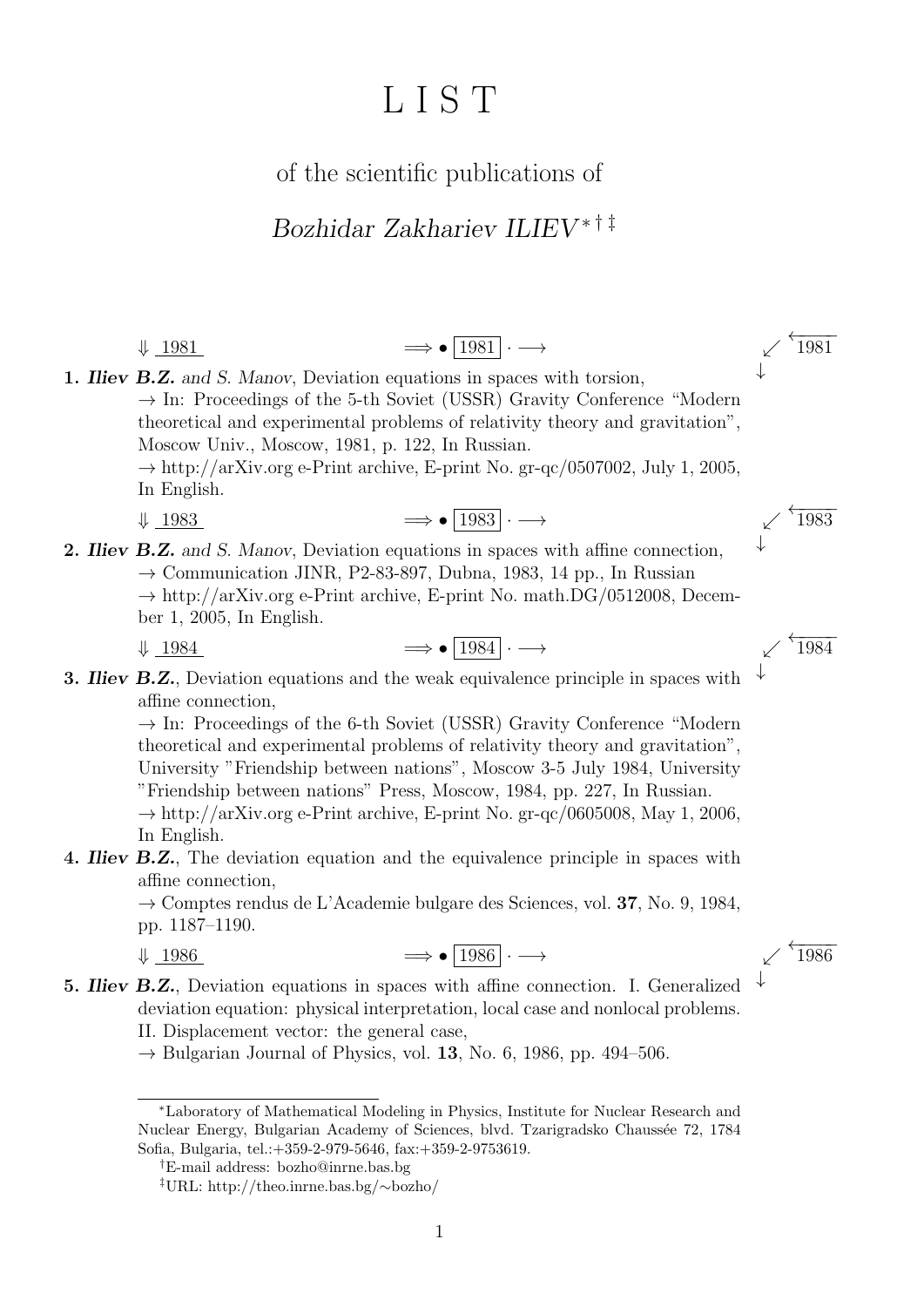|  | $\Longrightarrow \bullet$ [1987] $\cdot \longrightarrow$<br>$\downarrow$ 1987                                                                                             | 1987 |
|--|---------------------------------------------------------------------------------------------------------------------------------------------------------------------------|------|
|  | 6. Iliev B.Z., Deviation equations in spaces with affine connection. III. Displacement                                                                                    |      |
|  | vector: the case of a space with affine connection. IV. Nonlocal deviation                                                                                                |      |
|  | equation,                                                                                                                                                                 |      |
|  | $\rightarrow$ Bulgarian Journal of Physics, vol. 14, No. 1, 1987, pp. 18–31.<br><b>7. Iliev B.Z.</b> , The deviation equation as an equation of motion,                   |      |
|  | $\rightarrow$ Communication JINR, E2-87-78, Dubna, 1987, 11 pp.                                                                                                           |      |
|  | 8. <b>Iliev B.Z.</b> , Deviation equations in spaces with affine connection. V. Some approx-                                                                              |      |
|  | imate methods,                                                                                                                                                            |      |
|  | $\rightarrow$ Bulgarian Journal of Physics, vol. 14, No. 3, 1987, pp. 215–220.                                                                                            |      |
|  | <b>9. Iliev B.Z.</b> , Linear transports of tensors along curves: General S-transport,                                                                                    |      |
|  | $\rightarrow$ Comptes rendus de L'Academie bulgare des Sciences, vol. 40, No. 7, 1987,                                                                                    |      |
|  | pp. 47-50.<br>10. <i>Hiev B.Z.</i> , General linear transport (I-transport),                                                                                              |      |
|  | $\rightarrow$ Comptes rendus de L'Academie bulgare des Sciences, vol. 40, No. 8, 1987,                                                                                    |      |
|  | pp. 45-48.                                                                                                                                                                |      |
|  | 11. <b>Iliev B.Z.</b> , Generalized transports and displacement vectors,                                                                                                  |      |
|  | $\rightarrow$ Communication JINR, E2-87-267, Dubna, 1987, 9 pp.                                                                                                           |      |
|  | $\Longrightarrow \bullet$ [1989] $\cdot \longrightarrow$<br>$\downarrow$ 1989                                                                                             | 1989 |
|  | 12. <i>Hiev B.Z.</i> , Consistency between metrics and linear transports along curves,                                                                                    |      |
|  | $\rightarrow$ Comptes rendus de L'Academie bulgare des Sciences, vol. 42, No. 3, 1989,                                                                                    |      |
|  | pp. 17–20.                                                                                                                                                                |      |
|  | 13. <b>Iliev B.Z.</b> , Relative velocity, momentum and energy of point particles in spaces                                                                               |      |
|  | with general linear transport,<br>$\rightarrow$ Communication JINR, E2-89-616, Dubna, 1989, 16 pp.                                                                        |      |
|  | $\Longrightarrow \bullet$ [1990] $\cdot \longrightarrow$                                                                                                                  | 1990 |
|  | $\downarrow$ 1990                                                                                                                                                         |      |
|  | 14. <b>Iliev B.Z.</b> , On the first order deviation equations and some quantities connected<br>with them,                                                                |      |
|  | $\rightarrow$ Communication JINR, E2-90-534, Dubna, 1990, 17 pp.                                                                                                          |      |
|  | $\Rightarrow \bullet  1991  \rightarrow$<br>$\downarrow$ 1991                                                                                                             | 1991 |
|  | 15. <i>Hiev B.Z.</i> , On one generalization of the Doppler effect in spaces with general li-                                                                             |      |
|  | near transport,                                                                                                                                                           |      |
|  | $\rightarrow$ In: Proceedings of the 3-d seminar "Gravitational energy and gravitatio-                                                                                    |      |
|  | nal waves", JINR, Dubna, 19–21 may 1990, JINR P2-91-164, Dubna, 1991,                                                                                                     |      |
|  | pp. $96-104$ , In Russian.                                                                                                                                                |      |
|  | $\Longrightarrow \bullet$ [1992] $\cdot \longrightarrow$<br>$\downarrow$ 1992                                                                                             | 1992 |
|  | <b>16. Iliev B.Z.</b> , On some generalizations of the Jacobi identity. I.,                                                                                               |      |
|  | $\rightarrow$ Bulletin de la Société des Sciences et des Lettres de Lodz, vol. 42, No. 21,                                                                                |      |
|  | Série: Recherches sur les Déformations, vol. 14, No. 131, pp. 5–11, 1992.                                                                                                 |      |
|  | 17. <i>Iliev B.Z.</i> , On some generalizations of the Jacobi identity. II.,                                                                                              |      |
|  | $\rightarrow$ Bulletin de la Société des Sciences et des Lettres de Lodz, vol. 42, No. 28,<br>Série: Recherches sur les Déformations, vol. 14, No. 138, pp. 93-102, 1992; |      |
|  | $\rightarrow$ http://arXiv.org e-Print archive, E-print No. math.DG/0306019, June                                                                                         |      |
|  | 2003.                                                                                                                                                                     |      |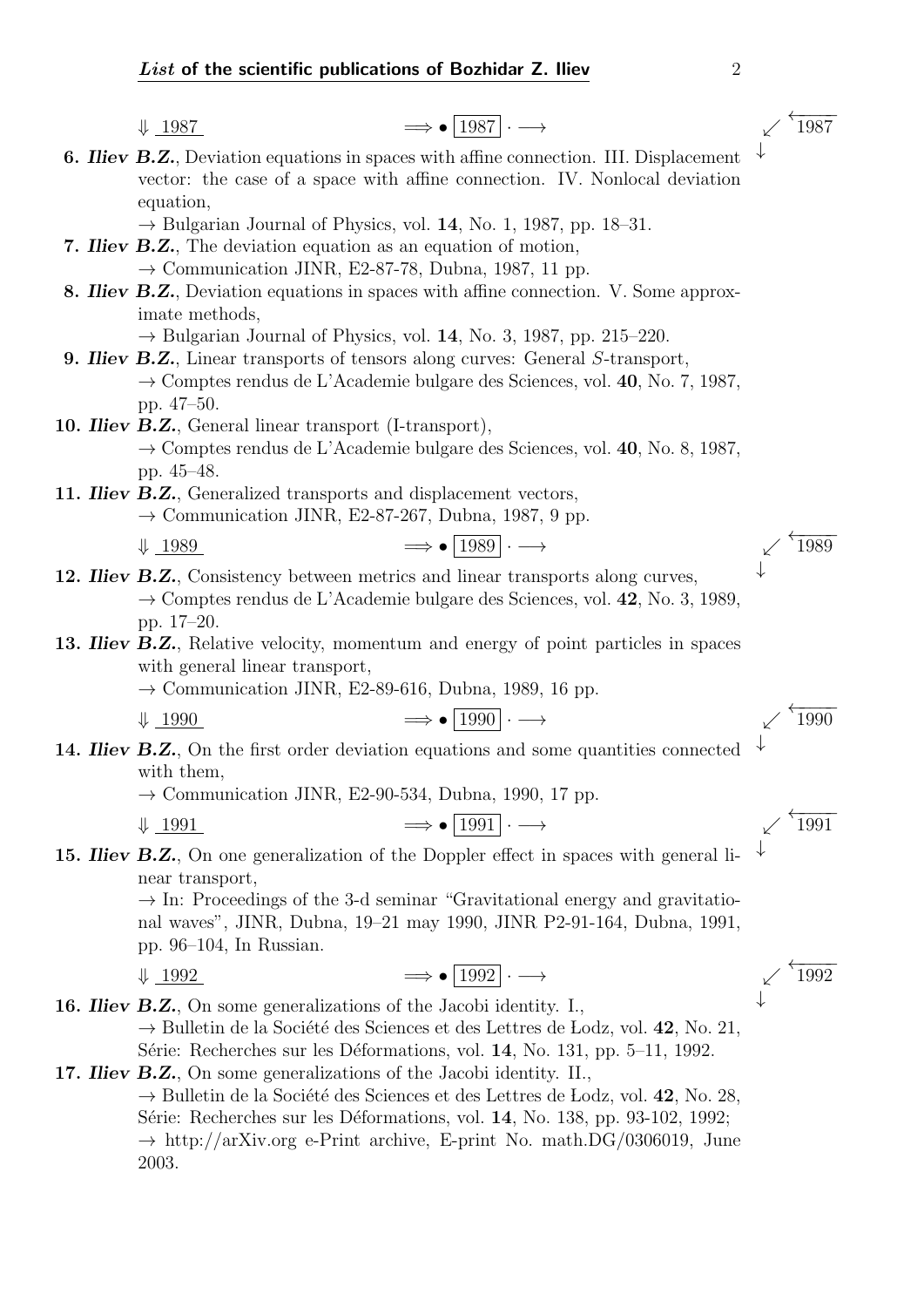- 18. Iliev B.Z., Consistency between metrics and linear transports along curves,  $\rightarrow$  Communication JINR, E5-92-486, Dubna, 1992, 23 pp.
- 19. *Iliev B.Z.*, Special bases for derivations of tensor algebras. I. Cases in a neighborhood and at a point,
	- $\rightarrow$  Communication JINR, E5-92-507, Dubna, 1992, 19 pp.;

 $\rightarrow$  http://arXiv.org e-Print archive, E-print No. math.DG/0303373, March 2003.

20. *Iliev B.Z.*, Special bases for derivations of tensor algebras. II. Case along paths,  $\rightarrow$  Communication JINR, E5-92-508, Dubna, 1992, 16 pp.;

> $\rightarrow$  http://arXiv.org e-Print archive, E-print No. math.DG/0304157, April 2003.

21. *Iliev B.Z.*, Special bases for derivations of tensor algebras. III. Case along smooth maps with separable points of selfintersection,

 $\rightarrow$  Communication JINR, E5-92-543, Dubna, 1992, 15 pp.;

 $\rightarrow$  http://arXiv.org e-Print archive, E-print No. math.DG/0305061, May 2003.

22. Iliev B.Z., Flat linear connections in terms of flat linear transports in tensor bundles,

 $\rightarrow$  Communication JINR, E5-92-544, Dubna, 1992, 20 pp.;

 $\rightarrow$  http://arXiv.org e-Print archive, E-print No. math.DG/0406010, June 1, 2004.

- $\downarrow$  1993  $\longrightarrow$   $\boxed{1993}$   $\longrightarrow$   $\longleftarrow$   $\boxed{1993}$
- 23. Iliev B.Z., The equivalence principle in spaces with a linear transport along paths.,  $\rightarrow$  In: Proceedings of the 5-th seminar "Gravitational energy and gravitational waves", JINR, Dubna, 16–18 may 1992, JINR P2-92-559, Dubna, 1993, pp. 69–84, In Russian.
- 24. Iliev B.Z., Parallel transports in tensor spaces generated by derivations of tensor algebras,

 $\rightarrow$  Communication JINR, E5-93-1, Dubna, 1993, 19 pp.;

 $\rightarrow$  http://arXiv.org e-Print archive, E-print No. math.DG/0502009, February 1, 2005.

#### 25. Iliev B.Z., Linear transports along paths in vector bundles. I. General theory,  $\rightarrow$  Communication JINR, E5-93-239, Dubna, 1993, 19 pp.;

 $\rightarrow$  http://arXiv.org e-Print archive, E-print No. math.DG/0411023, November 1, 2004.

#### 26. Iliev B.Z., Linear transports along paths in vector bundles. II. Some applications,  $\rightarrow$  Communication JINR, E5-93-260, Dubna, 1993, 24 pp.;

 $\rightarrow$  http://arXiv.org e-Print archive, E-print No. math.DG/0412010, December 1, 2004.

#### 27. Iliev B.Z., Linear transports along paths in vector bundles. III. Curvature and torsion,

 $\rightarrow$  Communication JINR, E5-93-261, Dubna, 1993, 12 pp.;

 $\rightarrow$  http://arXiv.org e-Print archive, E-print No. math.DG/0502008, February 1, 2005.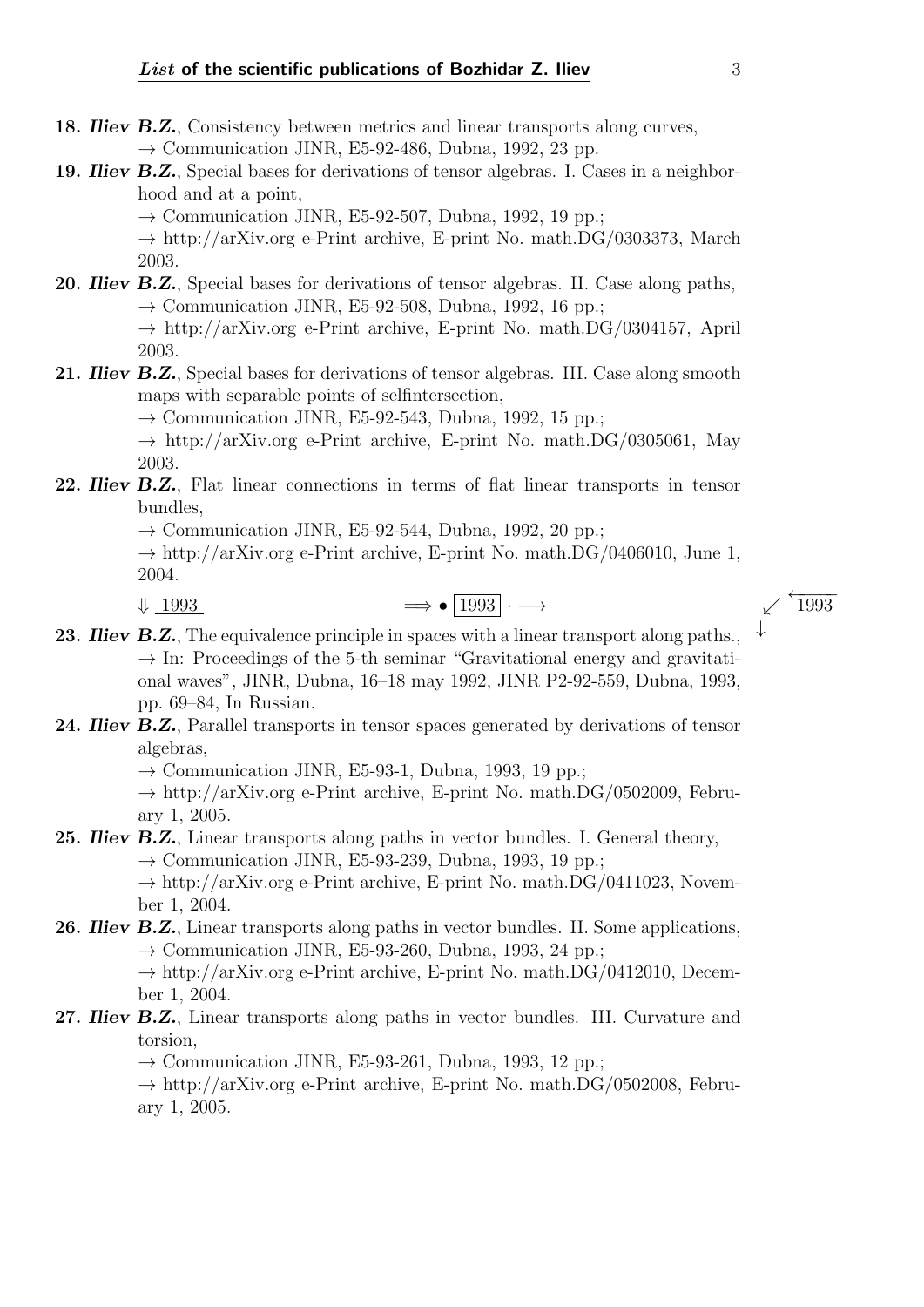- 28. Iliev B.Z., Transports along paths in fibre bundles. General theory,
	- $\rightarrow$  Communication JINR, E5-93-299, Dubna, 1993, 26 pp.;
	- $\rightarrow$  http://arXiv.org e-Print archive, E-print No. math.DG/0503005, March 1, 2005.
	- $\downarrow$  1994  $\longrightarrow$   $\boxed{1994} \rightarrow$
- 29. Iliev B.Z., Some generalizations of the Jacobi identity with applications to the curvature- and torsion-depending hamiltonians of particle systems,  $\rightarrow$  In: Deformations of Mathematical Structures II. Hurwitz-type structures and applications to surface physics, Papers from the Seminars on Deformations 1988-1992, Ed. J. Lawrynowicz, Kluwer, Academic Publishers Group, Dordrecht-Boston-London, pp. 161–188, 1994.
- 30. Iliev B.Z., Linear transports along paths in vector bundles. IV. Consistency with bundle metrics,

 $\rightarrow$  Communication JINR, E5-94-17, Dubna, 1994, 22 p;

 $\rightarrow$  http://arXiv.org e-Print archive, E-print No. math.DG/0505008, May 1, 2005.

31. *Iliev B.Z.*, Transports along paths in fibre bundles II. Ties with the theory of connections and parallel transports,

 $\rightarrow$  Communication JINR, E5-94-16, Dubna, 1994, 24 pp.;

- $\rightarrow$  http://arXiv.org e-Print archive, E-print No. math.DG/0503005, March 1, 2005.
- 32. *Iliev B.Z.*, Transports along paths in fibre bundles III. Consistency with bundle morphisms,

 $\rightarrow$  Communication JINR, E5-94-41, Dubna, 1994, 19 pp.;

 $\rightarrow$  http://arXiv.org e-Print archive, E-print No. dg-ga/9704004, April 1997.

- 33. Iliev B.Z., Deviation equations in spaces with a transport along paths,
	- $\rightarrow$  Communication JINR, E2-94-40, Dubna, 1994, 22 pp.;
	- $\rightarrow$  http://arXiv.org e-Print archive, E-print No. math-ph/0303002, March 2003.
- **34. Iliev B.Z.**, Relative mechanical quantities in spaces with a transport along paths,  $\rightarrow$  Communication JINR, E2-94-188, Dubna, 1994, 19 pp.;

 $\rightarrow$  http://arXiv.org e-Print archive, E-print No. math-ph/0310024, October 2003.

**35. Iliev B.Z.**, First order deviation equations in spaces with a transport along paths,  $\rightarrow$  Communication JINR, E2-94-189, Dubna, 1994, 15 pp.;  $\rightarrow$  http://arXiv.org e-Print archive, E-print No. math-ph/0303038, March

2003.

## $\downarrow$  1995  $\longrightarrow$   $\bullet$  1995  $\longrightarrow$   $\check{1995}$

**36. Iliev B.Z.**, Centre of mass in spaces with torsion free flat linear connection, 
$$
\rightarrow
$$
 Communication JINR, E5-95-159, Dubna, 1995, 15 pp.;

 $\rightarrow$  http://arXiv.org e-Print archive, E-print No. gr-qc/0404002, April 2004.

- 37. Iliev B.Z., Generalized Doppler effect in spaces with a transport along paths,
	- $\rightarrow$  Communication JINR, E5-95-160, Dubna, 1995, 12 pp.;

 $\rightarrow$  http://arXiv.org e-Print archive, E-print No. math-ph/0401033, January 2004.

↓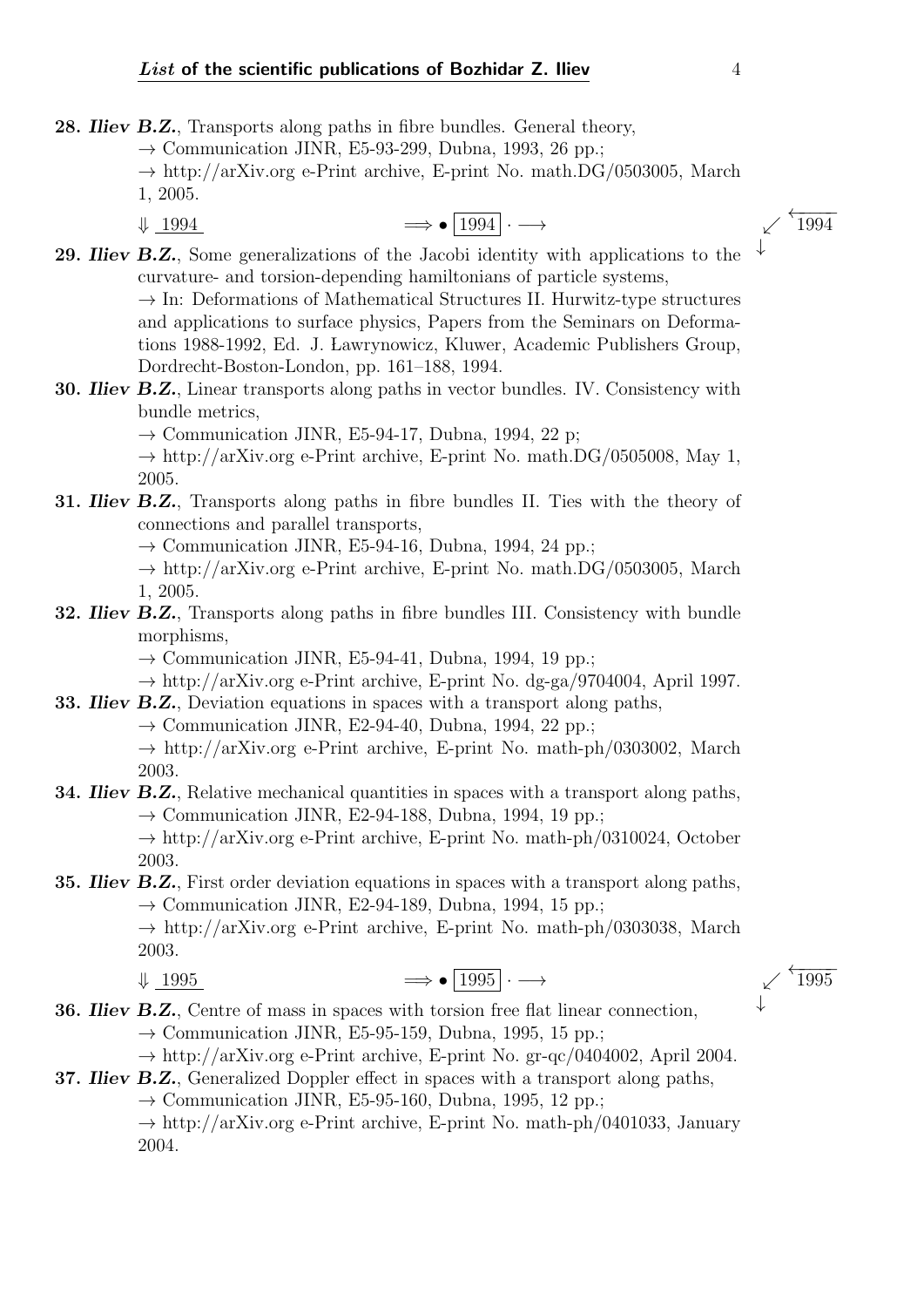$$
\downarrow \underline{1996} \qquad \qquad \Longrightarrow \bullet \underline{1996} \cdot \longrightarrow \qquad \qquad \swarrow
$$

**38. Iliev B.Z.**, Normal frames and the validity of the equivalence principle: I. Cases in a neighborhood and at a point,

> $\rightarrow$  Journal of Physics A: Mathematical and General, vol. 29, No. 21, pp. 6895– 6901, 1996. DOI No. 10.1088/0305-4470/29/21/020;

> $\rightarrow$  http://arXiv.org e-Print archive, E-print No. gr-qc/9608019, August 1996.

 $\downarrow$  1997  $\longrightarrow$   $\boxed{1997} \longrightarrow$   $\longleftarrow$   $\boxed{1997}$ 

↓

←−−−− <sup>1996</sup>

↓ 39. Iliev B.Z., Linear transports along paths in vector bundles. V. Properties of curvature and torsion,

 $\rightarrow$  Communication JINR, E5-97-1, Dubna, 1997, 11 pp.;

 $\rightarrow$  http://arXiv.org e-Print archive, E-print No. dg-ga/9709017, September 1997.

40. Iliev B.Z., Transports along maps in fibre bundles,

 $\rightarrow$  Communication JINR, E5-97-2, Dubna, 1997, 19 pp.;

 $\rightarrow$  http://arXiv.org e-Print archive, E-print No. dg-ga/9709016, September 1997.

41. *Iliev B.Z.*, Normal frames and the validity of the equivalence principle II. The case along paths,

> $\rightarrow$  Journal of Physics A: Mathematical and General, vol. 30, No. 12 pp. 4327– 4336, 1997. DOI No.10.1088/0305-4470/30/12/019;

> $\rightarrow$  http://arXiv.org e-Print archive, E-print No. gr-qc/9709053, September 1997.

$$
\downarrow \underline{1998} \qquad \qquad \Longrightarrow \text{ } \boxed{1998} \cdot \longrightarrow \qquad \qquad \swarrow \stackrel{\longleftarrow}{1998}
$$

42. **Iliev B.Z.**, Is the principle of equivalence a principle?  $\rightarrow$  Journal of Geometry and Physics, vol. 24, No. 3, pp. 209–222, 1998. DOI No. 10.1016/S0393-0440(97)00011-9;

 $\rightarrow$  http://arXiv.org e-Print archive, E-print No. gr-qc/9806062, June 1998. 43. Iliev B.Z., The principle of equivalence: axiom or a theorem?,

> $\rightarrow$  In: Proceedings of the 9-th international seminar "Gravitational energy and gravitational waves", JINR, Dubna, 8–12 December 1996, JINR P2-97- 401, Dubna, 1998, pp. 97–104, In Russian.

44. Iliev B.Z., Normal frames and the validity of the equivalence principle III. The case along smooth maps with separable points of self-intersection,  $\rightarrow$  Journal of Physics A: Mathematical and General, vol. 31, No. 4, pp. 1287– 1296, 1998. DOI No. 10.1088/0305-4470/31/4/016;

 $\rightarrow$  http://arXiv.org e-Print archive, E-print No. gr-qc/9805088, May 1998. 45. Iliev B.Z., Quantum mechanics from a geometric-observer's viewpoint,

 $\rightarrow$  Journal of Physics A: Mathematical and General, vol. 31, No. 4, pp. 1297– 1305, 1998. DOI No. 10.1088/0305-4470/31/4/017;

 $\rightarrow$  http://arXiv.org e-Print archive, E-print No. quant-ph/9803083, March 1998.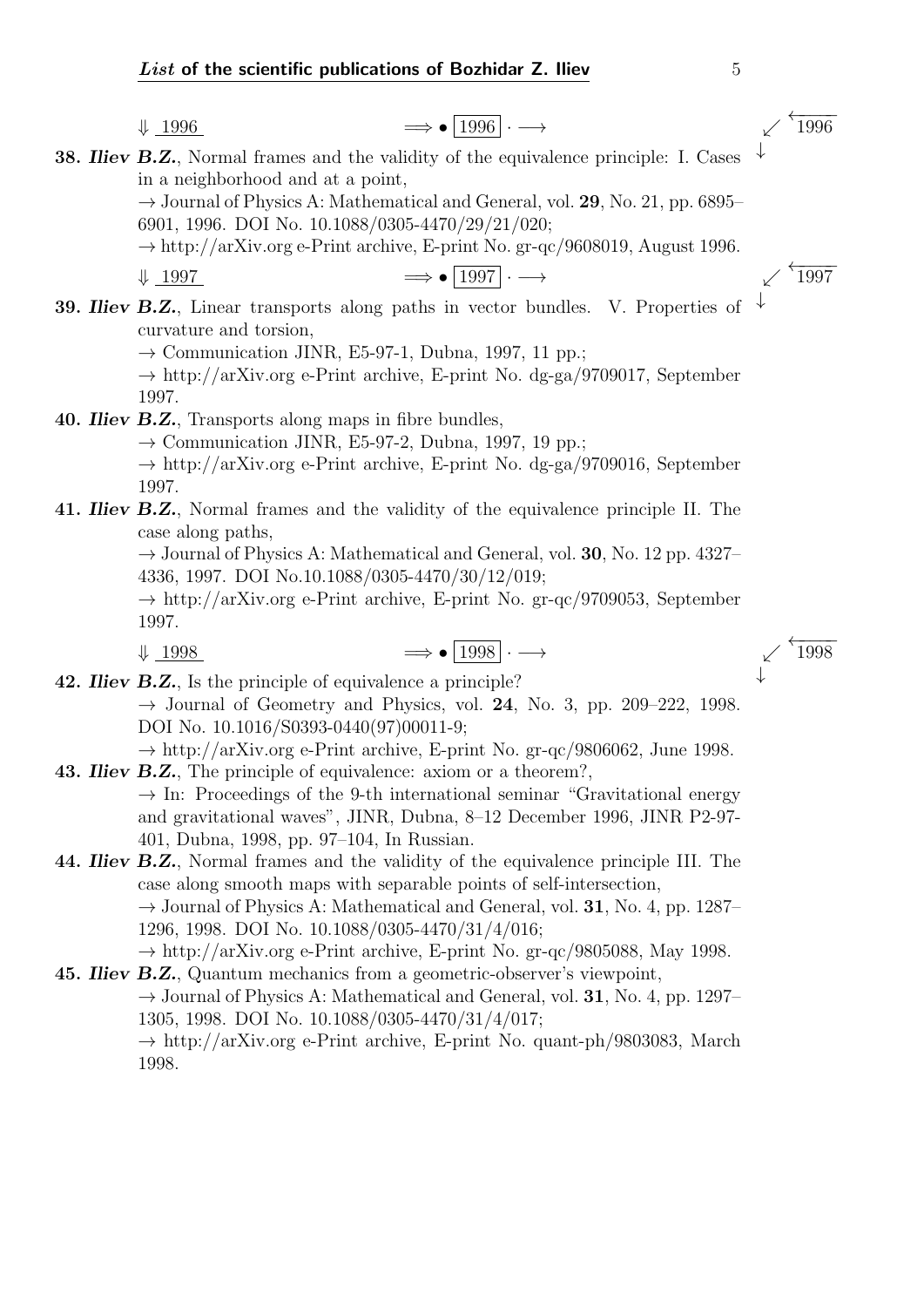$$
\Downarrow \underline{1999}
$$

$$
\downarrow \underline{1999} \qquad \qquad \Longrightarrow \bullet \, |1999| \cdot \longrightarrow \qquad \qquad \swarrow
$$

46. Iliev B.Z., Comments on: "Quantum mechanics as a gauge theory of metaplectic spinor fields" by M. Reuter [Int. J. Mod. Phys. vol. A13 (1998), 3835–3884; http://www.arXiv.org e-Print archive, E-print No. hep-th/9804036],  $\rightarrow$  International Journal of Modern Physics A, vol. 14, No. 26, pp. 4153– 4159, 1999. DOI No. 10.1142/S0217751X99001949;  $\rightarrow$  http://arXiv.org e-Print archive, E-print No. quant-ph/9902067, February 1999.  $\downarrow$  2000  $\longrightarrow$   $\rightarrow$   $\sim$   $\frac{4}{2000}$   $\rightarrow$ 

$$
\implies \bullet \mid 2000 \mid \cdot \longrightarrow
$$

47. Iliev B.Z., On a connection between Lorentzian and Euclidean metrics,  $\rightarrow$  Journal of Geometry and Physics, vol. 34, No. 4, pp. 321–335, 2000. DOI No. 10.1016/S0393-0440(99)00074-1;

 $\rightarrow$  http://arXiv.org e-Print archive, E-print No. gr-qc/9802057, February 1998.

### 48. Iliev B.Z., Fibre bundle formulation of nonrelativistic quantum mechanics (full version),

 $\rightarrow$  http://arXiv.org e-Print archive, E-print No. quant-ph/0004041, April 2000.

$$
\downarrow \underline{2001} \qquad \qquad \Longrightarrow \bullet \boxed{2001} \cdot \longrightarrow \qquad \qquad \swarrow \stackrel{\longleftarrow}{2001}
$$

49. Iliev B.Z., Fibre bundle formulation of nonrelativistic quantum mechanics. I. Introduction. The evolution transport,

 $\rightarrow$  Journal of Physics A: Mathematical and General, vol. 34, No. 23, pp. 4887– 4918, 2001. DOI No. 10.1088/0305-4470/34/23/308;

 $\rightarrow$  http://arXiv.org e-Print archive, E-print No. quant-ph/9803084, March 1998.

50. Iliev B.Z., Fibre bundle formulation of nonrelativistic quantum mechanics. II. Equations of motion and observables,

> $\rightarrow$  Journal of Physics A: Mathematical and General, vol. 34, No. 23, pp. 4919– 4934, 2001. DOI No. 10.1088/0305-4470/34/23/309;

> $\rightarrow$  http://arXiv.org e-Print archive, E-print No. quant-ph/9804062, April 1998.

**51. Iliev B.Z.**, Fibre bundle formulation of nonrelativistic quantum mechanics. III. Pictures and integrals of motion,

> $\rightarrow$  Journal of Physics A: Mathematical and General, vol. 34, No. 23, pp. 4935– 4950, 2001. DOI No. 10.1088/0305-4470/34/23/310;

> $\rightarrow$  http://arXiv.org e-Print archive, E-print No. quant-ph/9806046, June 1998.

$$
\downarrow \underline{2002} \qquad \qquad \Longrightarrow \bullet \boxed{2002} \cdot \longrightarrow \qquad \qquad \swarrow \stackrel{\longleftarrow}{2002}
$$

#### ↓ 52. Iliev B.Z., Fibre bundle formulation of nonrelativistic quantum mechanics. IV. Mixed states and evolution transport's curvature,

 $\rightarrow$  International Journal of Modern Physics A, vol. 17, No. 2, pp. 229–243, 2002. DOI No. 10.1142/S0217751X02005669;

 $\rightarrow$  http://arXiv.org e-Print archive, E-print No. quant-ph/9901039, January 1999.

↓

↓

←−−−− <sup>1999</sup>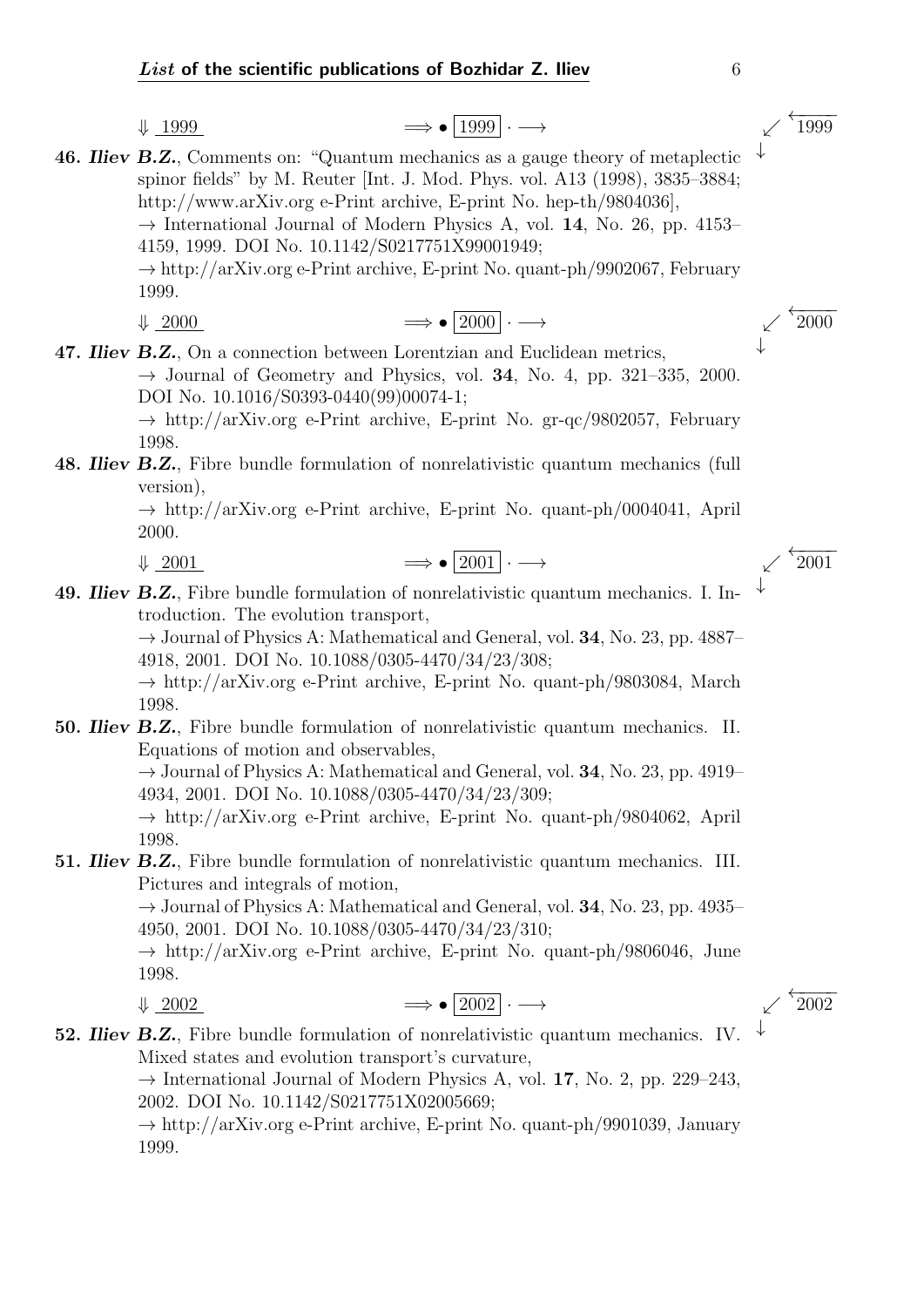53. Iliev B.Z., Fibre bundle formulation of nonrelativistic quantum mechanics. V. Interpretation, summary, and discussion,

 $\rightarrow$  International Journal of Modern Physics A, vol. 17, No. 2, pp. 245–258, 2002. DOI No. 10.1142/S0217751X02005712;

 $\rightarrow$  http://arXiv.org e-Print archive, E-print No. quant-ph/9902068, February 1999.

54. **Iliev B.Z.**, On metric-connection compatibility and the signature change of spacetime,

 $\rightarrow$  Physica Scripta, vol. 66, No. 6, pp. 401–409, 2002;

 $\rightarrow$  http://arXiv.org e-Print archive, E-print No. gr-qc/9802058, February 1998.

**55. Iliev B.Z.**, Fibre bundle formulation of relativistic quantum mechanics.  $\rightarrow$  http://arXiv.org e-Print archive, E-print No. quant-ph/0201085, January 2002.

 $\downarrow$  2003  $\longrightarrow$   $\boxed{2003} \rightarrow$   $\rightarrow$   $\boxed{2003}$ 

↓ 56. Iliev B.Z., On operator differentiation in the action principle in quantum field theory,

> $\rightarrow$  In "Trends in Complex Analysis, Differential Geometry and Mathematical Physics", Proceedings of the 6th International Workshop on Complex Structures and Vector Fields, 3–6 September 2002, St. Knstantin resort (near Varna), Bulgaria, Editors Stancho Dimiev and Kouei Sekigava, World Scientific, New Jersey-London-Singapore-Hong Kong, 2003. pp. 76–107;

> $\rightarrow$  http://arXiv.org e-Print archive, E-print No. hep-th/0204003, April 2002.

57. Iliev B.Z., Normal frames for derivations and linear connections and the equivalence principle,

> $\rightarrow$  Journal of Geometry and Physics, vol. 45, No. 1–2, pp. 24–53, 2003. DOI No. 10.1016/S0393-0440(02)00119-5;

> $\rightarrow$  http://arXiv.org e-Print archive, E-print No. hep-th/0110194, October 2001.

#### 58. Iliev B.Z., Fibre bundle formulation of relativistic quantum mechanics. I. Timedependent approach,

 $\rightarrow$  Physica Scripta, vol. 68, No. 1, pp. 22–31, 2003, DOI No: 10.1238/Phy-

sica.Regular.068a00022, Journal link: https://iopscience.iop.org/article/10.1238/Physica.Regular.068a00022;  $\rightarrow$  http://arXiv.org e-Print archive, E-print No. quant-ph/0105056, May 2001.

$$
\downarrow \underline{2004} \qquad \qquad \Longrightarrow \bullet \boxed{2004} \cdot \longrightarrow \qquad \qquad \swarrow \stackrel{\longleftarrow}{2004}
$$

59. Iliev B.Z., Equivalence principle in classical electrodynamics.  $\rightarrow$  In: Has the last word been said on classical electrodynamics? – New Horizons, Editors: Andrew Chubykalo, Vladimir Onoochin, Augusto Espinoza, Roman Smirnov-Rueda, Princeton, NJ, Rinton Press, 2004, pp. 385–403, Volodymyr KrasnoholovetsISBN-13: 978-1589490369, ISBN-10: 1589490363;  $\rightarrow$  http://arXiv.org e-Print archive, E-print No. gr-qc/0303002, March 2003.

#### 60. Iliev B.Z., On momentum operator in quantum field theory,  $\rightarrow$  In: Frontiers in quantum physics research, Editors Frank Columbus and Volodymyr Krasnoholovets, Nova Science Publishers, Inc., New York, 2004, pp. 143-156, ISBN: 1594540020, ISBN13: 9781594540028;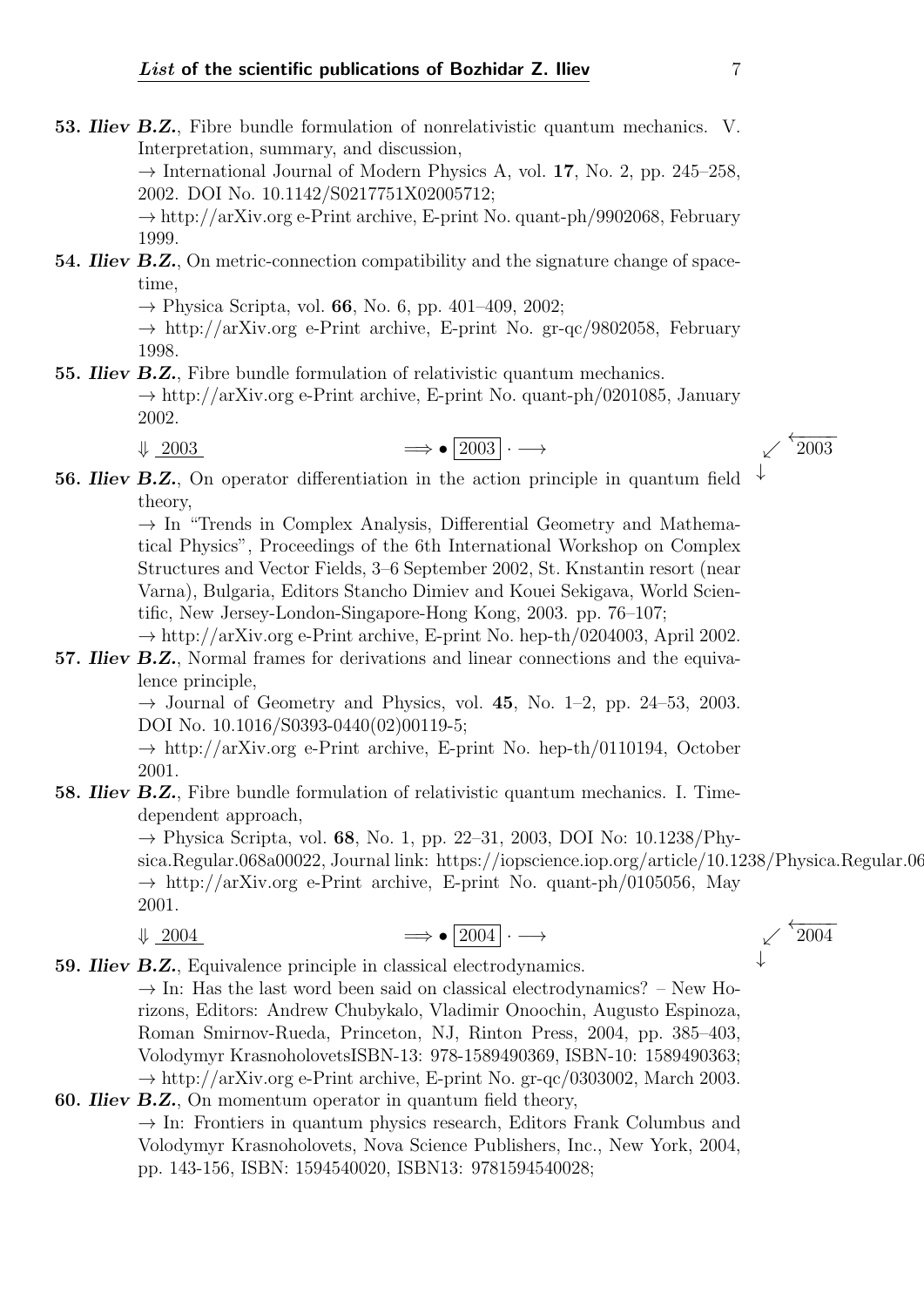$\rightarrow$ http://arXiv.org e-Print archive, E-print No. hep-th/0206008, June 2002.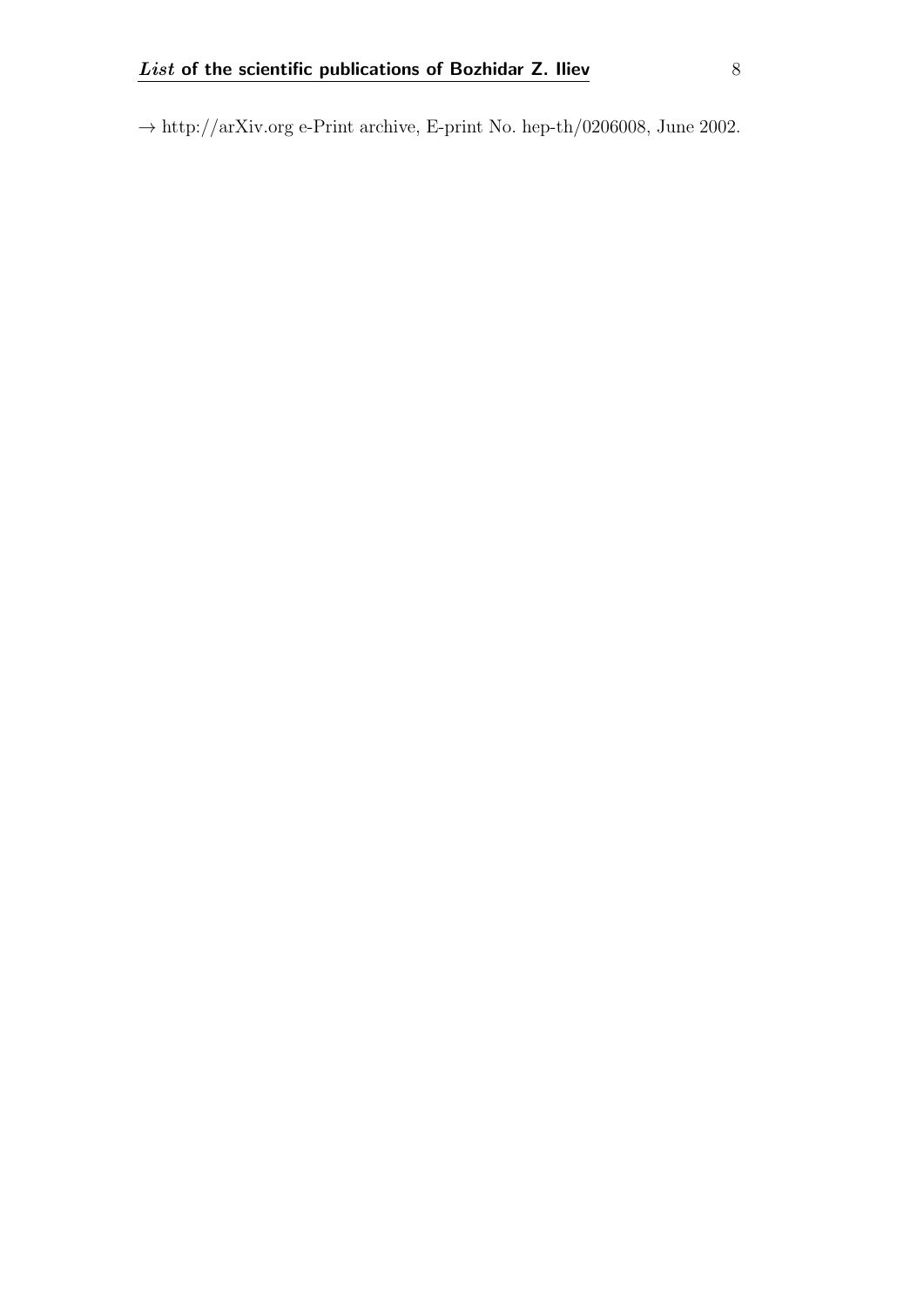↓

- 61. Iliev B.Z., On angular momentum operator in quantum field theory,  $\rightarrow$  In: Frontiers in quantum physics research, Editors Frank Columbus and Volodymyr Krasnoholovets, Nova Science Publishers, Inc., New York, 2004, pp. 129–142, ISBN: 1594540020, ISBN13: 9781594540028;  $\rightarrow$  http://arXiv.org e-Print archive, E-print No. hep-th/0211153, November 2002.
- 62. Iliev B.Z., On conserved operator quantities in quantum field theory,  $\rightarrow$  In: Frontiers in quantum physics research, Editors Frank Columbus and Volodymyr Krasnoholovets, Nova Science Publishers, Inc., New York, 2004, pp. 157–166, ISBN: 1594540020, ISBN13: 9781594540028;  $\rightarrow$  http://arXiv.org e-Print archive, E-print No. hep-th/0301134, January

2003

63. Iliev B.Z., Pictures and equations of motion in quantum field theory,

 $\rightarrow$  In: Studies in Mathematical Physics Research, Editor Charles V. Benton, Nova Science Publishers, Inc., New York, 2004. pp. 83–125, ISBN-10: 1594540276, ISBN-13: 978-1594540271;

 $\rightarrow$  http://arXiv.org e-Print archive, E-print No. hep-th/0302002, February 2003

**64. Iliev B.Z.**, Lagrangian quantum field theory in momentum picture. II. Free spinor fields

> $\rightarrow$  http://arXiv.org e-Print archive, E-print No. hep-th/0405008, May 1, 2004.

$$
\downarrow \underline{2005} \qquad \qquad \Longrightarrow \bullet \boxed{2005} \cdot \longrightarrow \qquad \qquad \swarrow \stackrel{\leftarrow}{2005}
$$

- 65. Iliev B.Z., On fibre bundle formulation of classical and statistical mechanics.  $\rightarrow$  In "Contemporary aspects of complex analysis, differential geometry and mathematical physics" Proceedings of the 7th International Workshop on "Complex Structures and Vector Fields", Plovdiv, Bulgaria, 31 August - 4 September 2004. Editors Stancho Dimiev and Kouei Sekigava, World Scientific, New Jersey-London-Singapore-Hong Kong, 2005. pp. 100–108;  $\rightarrow$  http://arXiv.org e-Print archive, E-print No. physics/0109033, September 2001.
- 66. Iliev B.Z., Normal frames and linear transports along paths in vector bundles,  $\rightarrow$  JP Journal of Geometry and Topology, vol. 5, No. 3, pp. 187–250, 2005;  $\rightarrow$  http://arXiv.org e-Print archive, E-print No. gr-qc/9809084, September 1998.
- 67. Iliev B.Z., Links between connections, parallel transports, and transports along paths in differentiable fibre bundles.

 $\rightarrow$  International Journal of Geometric Methods in Modern Physics, vol. 2, No. 5, pp. 823–838, 2005;

 $\rightarrow$  Talk at the International Workshop on "Advanced Geometric Methods in Physics", Florence, Italy, 14 – 18 April, 2005. DOI No: 10.1142/S0219887805000806;  $\rightarrow$  http://arXiv.org e-Print archive, E-print No. math.DG/0504010, April 2005.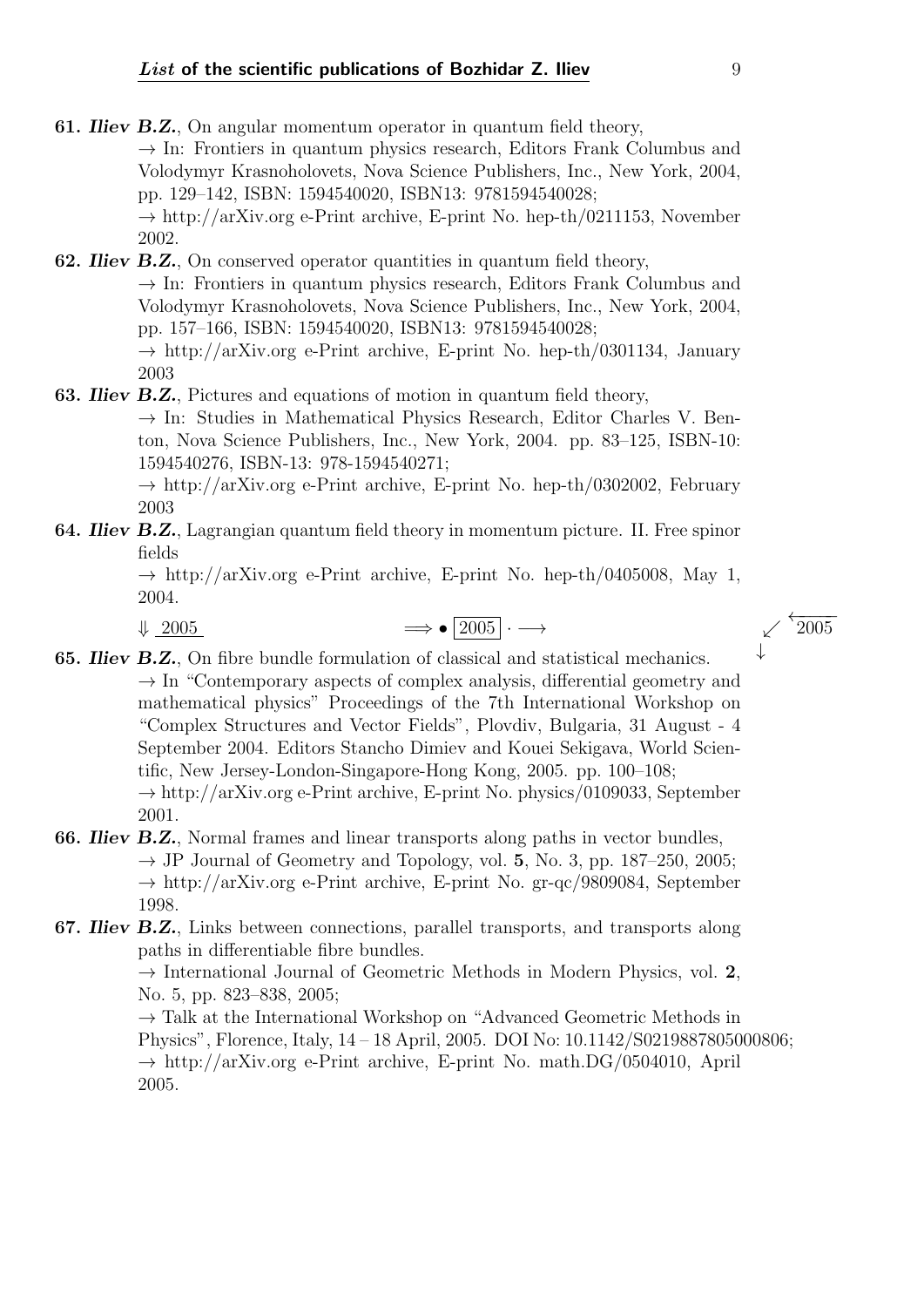68. Iliev B.Z., Lagrangian quantum field theory in momentum picture. I. Free scalar fields

> $\rightarrow$  In: Quantum Field Theory: New Researcn, Editor O. Kovras, Nova Science Publishers, Inc., New York, 2005, pp. 1–66;

> $\rightarrow$  http://arXiv.org e-Print archive, E-print No. hep-th/0402006, February, 2004.

69. Iliev B.Z., Lagrangian quantum field theory in momentum picture. III. Free vector fields.

> $\rightarrow$  http://arXiv.org e-Print archive, E-print No. hep-th/0505007, May 1, 2005.

### $\downarrow$  2006  $\qquad \Longrightarrow$  •  $\boxed{2006} \rightarrow$   $\qquad \qquad \nearrow$   $\stackrel{\longleftarrow}{2006}$

#### 70. Iliev B.Z., Handbook of Normal Frames and Coordinates.

 $\rightarrow$  Series Progress in Mathematical Physics, Vol. 42, Birkhäuser, Basel-Boston-Berlin, 2006, 468 pages, Hardcover, ISBN (ISBN-10): 3-7643-7618-X, ISBN-13: 978-3-7643-7618-5, EAN: 9783764376185.

 $\rightarrow$  http://arXiv.org e-Print archive, E-print No. math.DG/0610037, October 1, 2006.

#### 71. Iliev B.Z., On the axiomatization of "parallel transport" and its generalization.  $\rightarrow$  Tensor, N. S., vol. 62, No. 2, pp. 170–181, 2006;

 $\rightarrow$  Report presented at the 8<sup>th</sup> International Conference of Tensor Society on "Differential geometry, functional and complex analysis, informatics and their applications", Varna, Bulgaria, 22 – 26 August, 2005

 $\rightarrow$  http://arXiv.org e-Print archive, E-print No. math-ph/0510005, October 1, 2005.

72. Iliev B.Z., Connection theory on differentiable fibre bundles: A concise introduction.

> $\rightarrow$  International Journal Mathematics and Mathematical Sciences, vol. 2006, Article No. 56397, pp. 1–51, 2006; DOI No. 10.1155/IJMMS/2006/56397;  $\rightarrow$  http://arXiv.org e-Print archive, E-print No. math-ph/0510004, October 1, 2005.

73. Iliev B.Z., Normal frames for general connctions on differentiable fibre bundles  $\rightarrow$  Journal of Geometry and Physics, vol. 56, No. 5, pp. 780–812, 2006, DOI No. 10.1016/j.geomphys.2005.04.018;

> $\rightarrow$  http://arXiv.org e-Print archive, E-print No. math.DG/0405004, May 1, 2004.

74. Iliev B.Z. and M. Rahula, Linear vector fields and exponential law.  $\rightarrow$  http://arXiv.org e-Print archive, E-print No. math.DG/0604005, April 1, 2006.

 $\downarrow$  2007  $\longrightarrow$   $\boxed{2007} \cdot \longrightarrow$   $\check{2007}$ 

75. Iliev B.Z., Lagrangian quantum field theory in momentum picture. IV. Commutation relations for free fields.

 $\rightarrow$  http://arXiv.org e-Print archive, E-print No. arXiv:0704.066 [hep-th], April 1, 2007.

76. Iliev B.Z., Normal frames and linear transports along paths in line bundles. Applications to classical electrodynamics.

 $\rightarrow$  In "Topics in contemporary differential geometry, complex analysis and

↓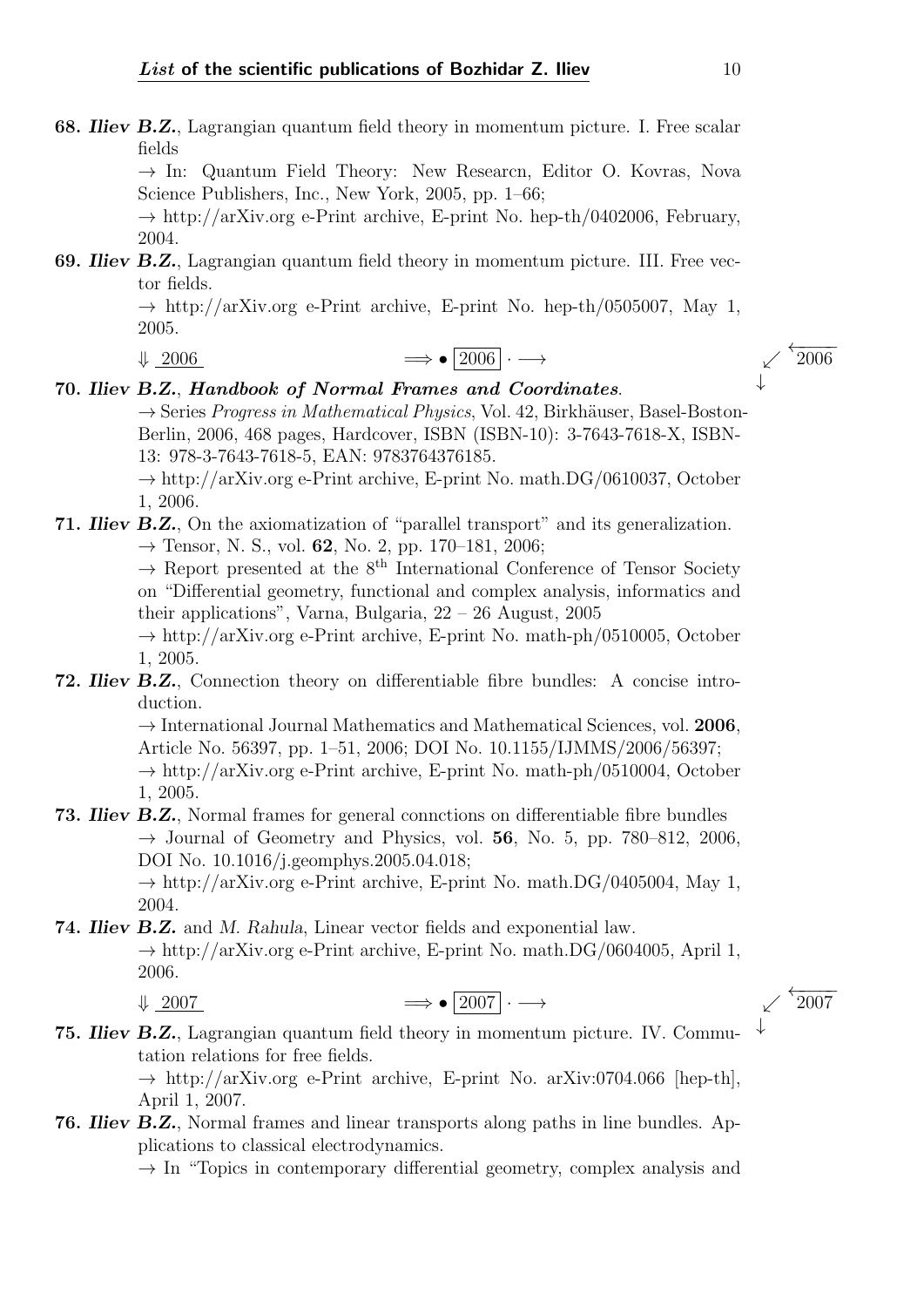mathematical physics", Proceedings of the 8th International Workshop on Complex Structures and Vector Fields, Institute of Mathematics and Informatics, Sofia, Bulgaria, 21 – 26 August 2006, Editors Stancho Dimiev and Kouei Sekigava, World Scientific, New Jersey-London-Singapore-Hong Kong, 2007. pp. 119–129;

 $\rightarrow$  Report presented at the 8thv International Workshop on "Complex Structures and Vector fields", Sofia, Bulgaria, 21–26 August 2006;

 $\rightarrow$  http://arXiv.org e-Print archive, E-print No. math-ph/0603002 (password: 6grgj), March 1, 2006.

| $\sqrt{2008}$ | $\Rightarrow$ • 2008 $\cdot \rightarrow$ | $^{\circ}2008$ |
|---------------|------------------------------------------|----------------|

77. Iliev B.Z., Langrangian Quantum Field theory in Momentum Picture. Free fields.

> $\rightarrow$  Nova Science Publishers, New York, 2008, Hardcover, 306 pages., ISBN-13: 978-1-60456-170-8, ISBN-10: 1-60456-170-X.

78. Iliev B.Z., Momentum picture of motion in Lagrangian quantum field theory,  $\rightarrow$  International Journal of Theoretical Physics, Group Theory, and Nonlinear Optics, vol. 12, No. 2, pp. 103–121, 2008;  $\rightarrow$  http://arXiv.org e-Print archive, E-print No. hep-th/0311003, November

2003.

79. Iliev B.Z., Affine and fundamental vector fields.

 $\rightarrow$  International journal of mathematics, game theory and algebra, vol. 17, No. 3, pp. 105–124, 2008;

 $\rightarrow$  http://arXiv.org e-Print archive, E-print No. math.DG/0602006, February 1, 2006.

80. Iliev B.Z., Fibre bundle formulation of relativistic quantum mechanics. II. Covariant approach,

> $\rightarrow$  International Journal of Theoretical Physics, Group Theory, and Nonlinear Optics, vol. 12, No. 2, pp. 85–102, 2008;

> $\rightarrow$  http://arXiv.org e-Print archive, E-print No. quant-ph/0107002, July 2001.

81. *Iliev B.Z.*, Connections, parallel transports and transports along paths.

 $\rightarrow$  International Journal of Geometric Methods in Modern Physics, vol. 5, No. 7, pp. 1137–1162, 2008. DOI No: 10.1142/S0219887808003260;

 $\rightarrow$  http://arXiv.org e-Print archive, E-print No. math.DG/0504010v4, May 1, 2008.

82. Iliev B.Z., The "Lorenz gauge" is named in honour of Ludowig Valentin Lorenz!  $\rightarrow$  http://arXiv.org e-Print archive, E-print No. arXiv:08.03.0047 [physics.histph], May 1, 2008.

$$
\downarrow \underline{2009} \qquad \qquad \Longrightarrow \bullet \boxed{2009} \cdot \longrightarrow \qquad \qquad \swarrow \stackrel{\leftarrow}{2009}
$$

83. Iliev B.Z., Heisenberg relations in the general case.

 $\rightarrow$  In "Trends differential geometry, complex analysis and mathematical physics", Proceedings of the 9th International Workshop on "Complex Structures, integrability and Vector Fields", Sofia, Bulgaria, 25-29 August 2008. Editors Kouei Sekigava, Vladimir S. Gerdjikov and Stancho Dimiev, World Scientific, New Jersey - London - Singapore - Beijing - Shanghai - Hong Kong - Taipei - Chennai, 2009, pp. 120–130

↓